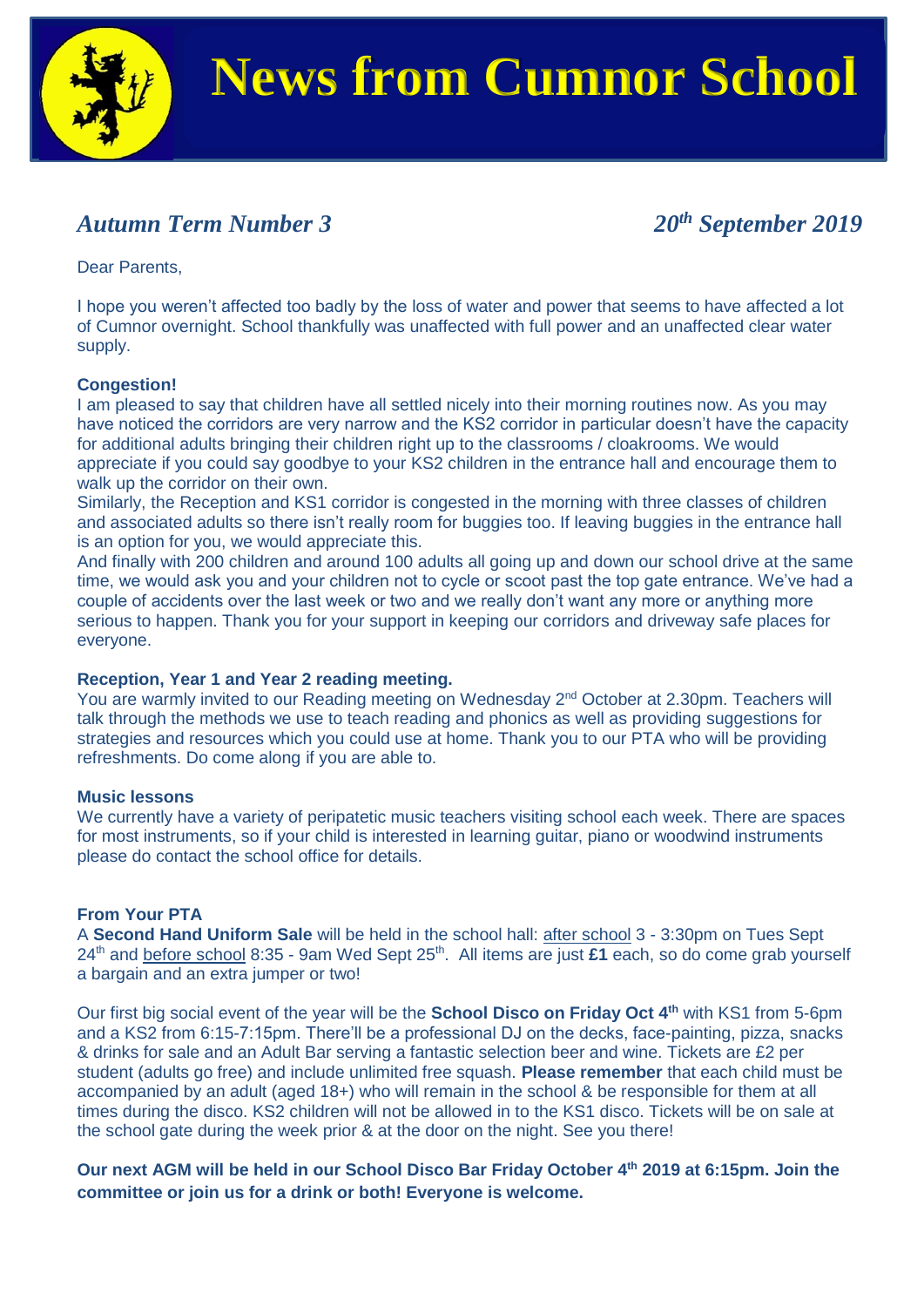#### **Community**

Dean Court Community Association Part Time Administrator required 9 hours per week. We're recruiting! We know we need positivity, friendliness and amazing organisation skills, you tell us what else you can bring to the role! Pay £9ph. Closing date 26th October 2019. E-mail jobs.deancourtcc@gmail.com for a job description and application form… We look forward to hearing from you!

#### **WEEK 1 menus**

| Monday                  | Tuesdav              | Wednesday              | <b>Thursday</b>           | Friday                  |
|-------------------------|----------------------|------------------------|---------------------------|-------------------------|
| <b>Oven Baked</b>       | <b>Homemade Beef</b> | <b>Roast Chicken</b>   | <b>Mild Chicken Curry</b> | <b>Oven Baked Beef</b>  |
| <b>Salmon Fishcakes</b> | Lasagne              | with Stuffing          | with Rice                 | Burger in a Roll        |
| with Homemade           |                      |                        |                           |                         |
| <b>Jacket Wedges</b>    | <b>Crispy Quorn</b>  | <b>Vegetable Slice</b> | <b>Macaroni Cheese</b>    | <b>Fishless Fingers</b> |
|                         | Dippers with New     |                        |                           |                         |
| Cheese and              | <b>Potatoes</b>      |                        |                           |                         |
| <b>Tomato Pizza</b>     |                      |                        |                           |                         |
|                         |                      |                        |                           |                         |

#### **What's my child been doing this week?**

| Reception         | Introducing our carousel learning, measuring our heights and painting our self-portraits. |  |  |
|-------------------|-------------------------------------------------------------------------------------------|--|--|
| Year <sub>1</sub> | Calculating one more or one less, writing about Beegu and making rockets.                 |  |  |
| Year 2            | Writing our own Goldilocks stones, adding and subtracting numbers and making and eating   |  |  |
|                   | our own healthy sandwiches.                                                               |  |  |
| Year <sub>3</sub> | Reinforcing number bonds, writing about Hiccup Horrendous Haddock III and playing tag     |  |  |
|                   | rugby matches.                                                                            |  |  |
| Year <sub>4</sub> | Mental addition and subtraction strategies, writing our own Revolting Rhymes and          |  |  |
|                   | practising the skills required for Danish longball.                                       |  |  |
| Year <sub>5</sub> | Learning how chocolate is made from cocoa bean to shop, practising note taking skills and |  |  |
|                   | identifying factors and prime numbers.                                                    |  |  |
| Year <sub>6</sub> | Writing play scripts about a mad tea party, finding out about Amy Robsart's mysterious    |  |  |
|                   | death and working with Roman numerals in maths.                                           |  |  |

Have a lovely weekend,

Edberg

Ed Read Headteacher

**Next week:**

| Friday 27th September | 1:30 <sub>pm</sub> | Year 5 / 6 fire safety talk |
|-----------------------|--------------------|-----------------------------|
|                       |                    |                             |